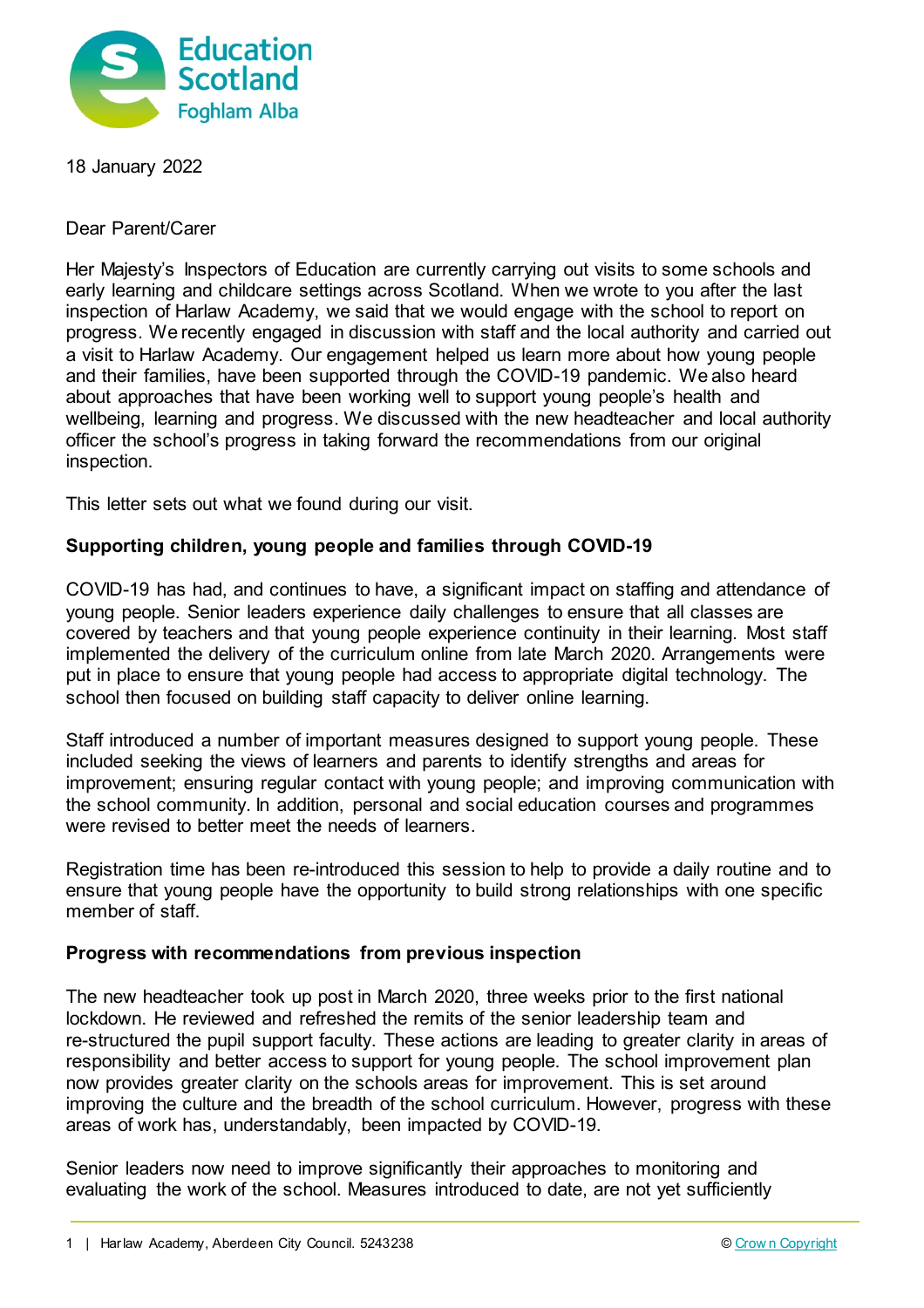

rigorous or used consistently across the school to impact fully on young people's experiences. Staff need to be able to evaluate the difference they are making to help young people achieve as highly as possible.

There are emerging signs of an improving culture and a climate for purposeful learning in place. This is based on strong, respectful relationships between staff and young people, and young people themselves. Most young people respond well to teachers' guidance and instructions. Staff are currently developing a promoting positive relationships policy. Positive and productive relationships have been built with the Parent Council.

Teachers and young people use digital technology well to support learning within and outwith the classroom environment. This is helping young people who are unable to attend school to continue with their learning at home. For a few young people, this is also supporting the development of their organisational and independent learning skills.

Young people, in the majority of lessons, are clear about the purpose of their learning activities and what success looks like. They do not always understand what they need to do to improve. Young people would benefit from more conversations with teachers about their progress. Where these conversations are happening, young people are more aware of what they are good at and how they can improve their work. There is stronger practice of this in the senior phase in S4 to S6. In a few strong lessons, teachers have high expectations, share clear purposes for learning and tasks and activities are set appropriately for each young person. In these lessons, young people are motivated, engage well and, through effective questioning, are encouraged to think deeply about their learning. In too many lessons however, young people are not sufficiently challenged or motivated to learn. Across the school, teachers need to take steps to ensure learning activities are planned to meet the different needs of all young people. Young people's learning experiences across the school are too variable overall. There is strong practice in a few departments that staff could build on. Teachers should now work together to be clear about what effective learning, teaching and assessment looks like.

Senior leaders have developed methods of gathering together information about young people's progress from a range of sources in the senior phase. This includes information about a young person's predicted and attained grade in National Qualifications. This information is helping teachers to check that their professional judgement of attainment is reliable. Middle and senior leaders now need to continue to develop further this approach, to include a wider range of data, and also introduce similar approaches in the broad general education. The school should continue to develop approaches to assess and monitor young people's progress from S1 to S3 to ensure young people at these stages attain as highly as possible.

There are some signs of improving attainment in the senior phase. Staying on rates and initial learner destinations to university, college and into the workplace are improving. The percentages of young people leaving school with qualifications in literacy and numeracy at SCQF level 4 or better are also improving. From S4 to S6, attainment in National Qualifications remains below that of young people with similar needs and backgrounds. Teachers now need to ensure that they have a better understanding of where young people are in their learning and how to measure the impact of any additional support. Staff should also encourage and enable young people to have higher aspirations by ensuring that courses